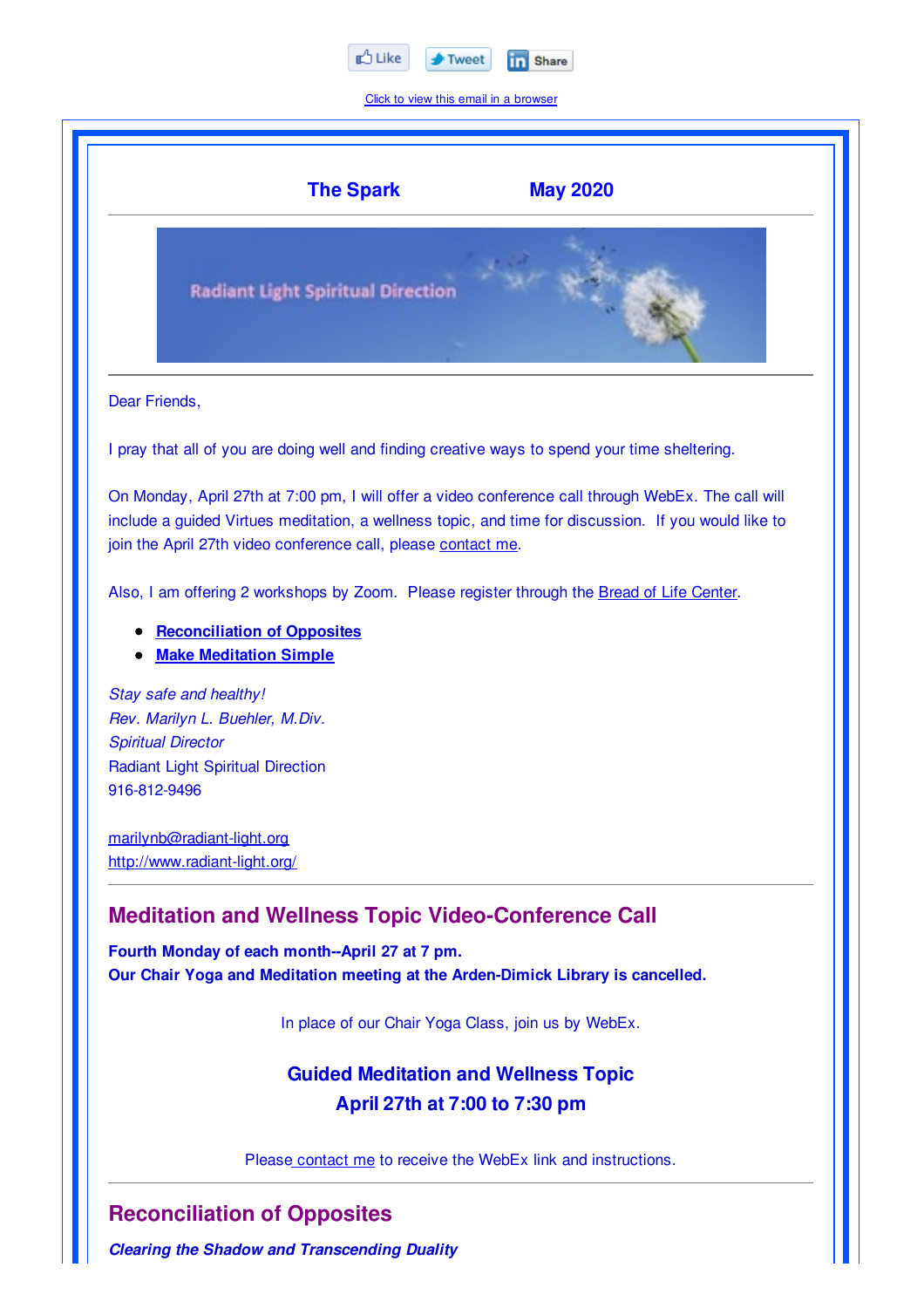#### **Monday, April 27th at 9:30 to 12:30 -** *By Zoom Video Conferencing* **Offered through the Bread of Life Center**

\$30 to \$70 Sliding scale. Please register, call the Bread of Life at 916-648-1803 or register on-line.

Do you sometimes feel stuck, or find yourself in the same situation over and over again? This workshop presents practical and liberating techniques to uncover and release the unconscious emotions and beliefs that may draw these situations to you.

As these states of mind come to light and are released, you will naturally find peace and balance. Learn to gently free yourself, and find balance through simple, powerful, and fast exercises for creating balance and harmony.

In a world torn apart by polarization, the course offers hope for a way of unity amidst diversity.

This class is based on The Marriage of Spirit: Enlightened Living in Today's World by Leslie Temple-Thurston.

#### **Make Meditation Simple**

*Tips for Your Meditation Practice*

**Tuesday, April 28th at 6:30 to 8:30 pm -** *By Zoom Video Conferencing* **Offered through the Bread of Life Center**

\$30. Please register, call the Bread of Life at 916-648-1803 or register on-line.

Meditation cultivates your ability to focus on what's happening in the present, without being so distracted about what has happened in the past, or what will happen in the future. People who meditate find they are calmer and better able to focus.

This class is an exploration of several methods of meditation. Learn how to relax and regenerate your energy. Learn simple guidelines for establishing a daily meditation practice

### **Ponder This**

On my website, I have posted research papers that I wrote for seminary and for my chaplaincy training. If you have not explored this page, here is the link. Perhaps, you have time to read these, now. Let me know which topics you find of interest!

### **Spiritual Support**

We are experiencing unexpected changes in our world. I am available for spiritual support by phone or by Zoom. If you feel the need to speak to someone with a spiritual perspective, or for prayer, contact me. No fee.

The coronavirus pandemic may trigger a spiritual crisis or "spiritual emergency". Drastic life changes can cause a spiritual emergency. When your reality changes too rapidly, you may feel confusion, ungrounded, disconnected, frightened.

\* \* \*

As in all great critical periods of human history, humanity is now going through the agonizing travail of spiritual rebirth. Great forces of destruction are afoot and seem to be dominant at the moment, but constructive and creative forces which will redeem humanity are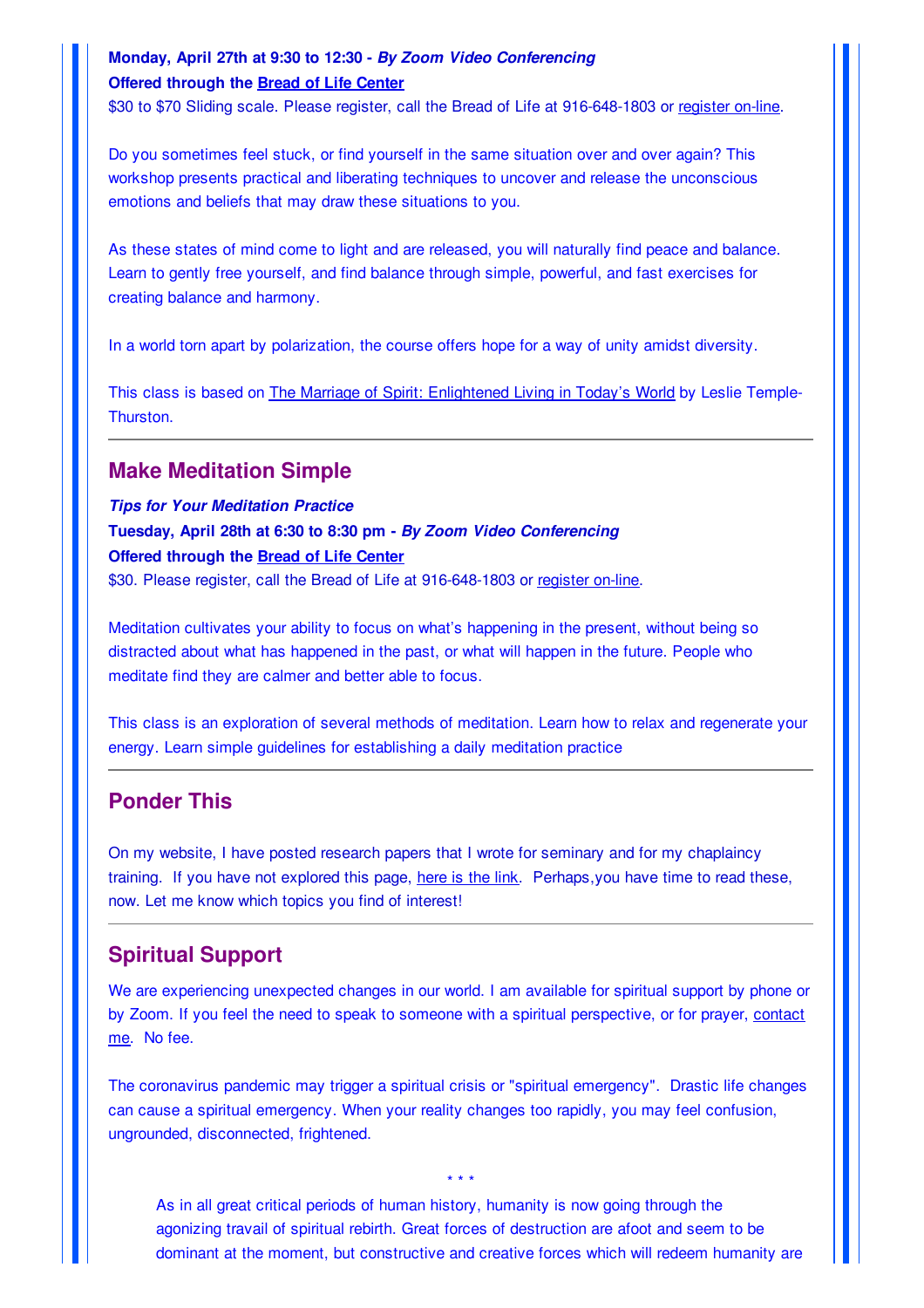also being released through several channels. Although the working of these forces of light is chiefly silent, they are eventually bound to bring about those transformations which will make the further spiritual advance of humanity safe and steady. It is all a part of the divine plan, which is to give to the hungry and weary world a fresh dispensation of the eternal and only Truth.

*Discourses* by Meher Baba

## **Earth Wellness**

Wednesday, April 22 is Earth Day. Search on-line for webinars and virtual events to celebrate the 50th anniversary of Earth Day.



# **Spiritual Direction by Zoom**

Spiritual direction is an opportunity to explore your relationship with the Sacred, with the Divine, with God. It can help to reveal the work of the Spirit in your life. I offer Spiritual Direction by phone, Zoom, or (once the "Stay in Place order is lifted) at the Bread of Life Center on Fulton near Hurley.

There is no fee for your first spiritual direction session, as this provides an opportunity for you to inquire and learn more how spiritual direction may be of value for you. Contact me if you are interested in learning more.



If you no longer wish to receive these emails, please reply to this message with "Unsubscribe" in the subject line or simply click on the following link: Unsubscribe